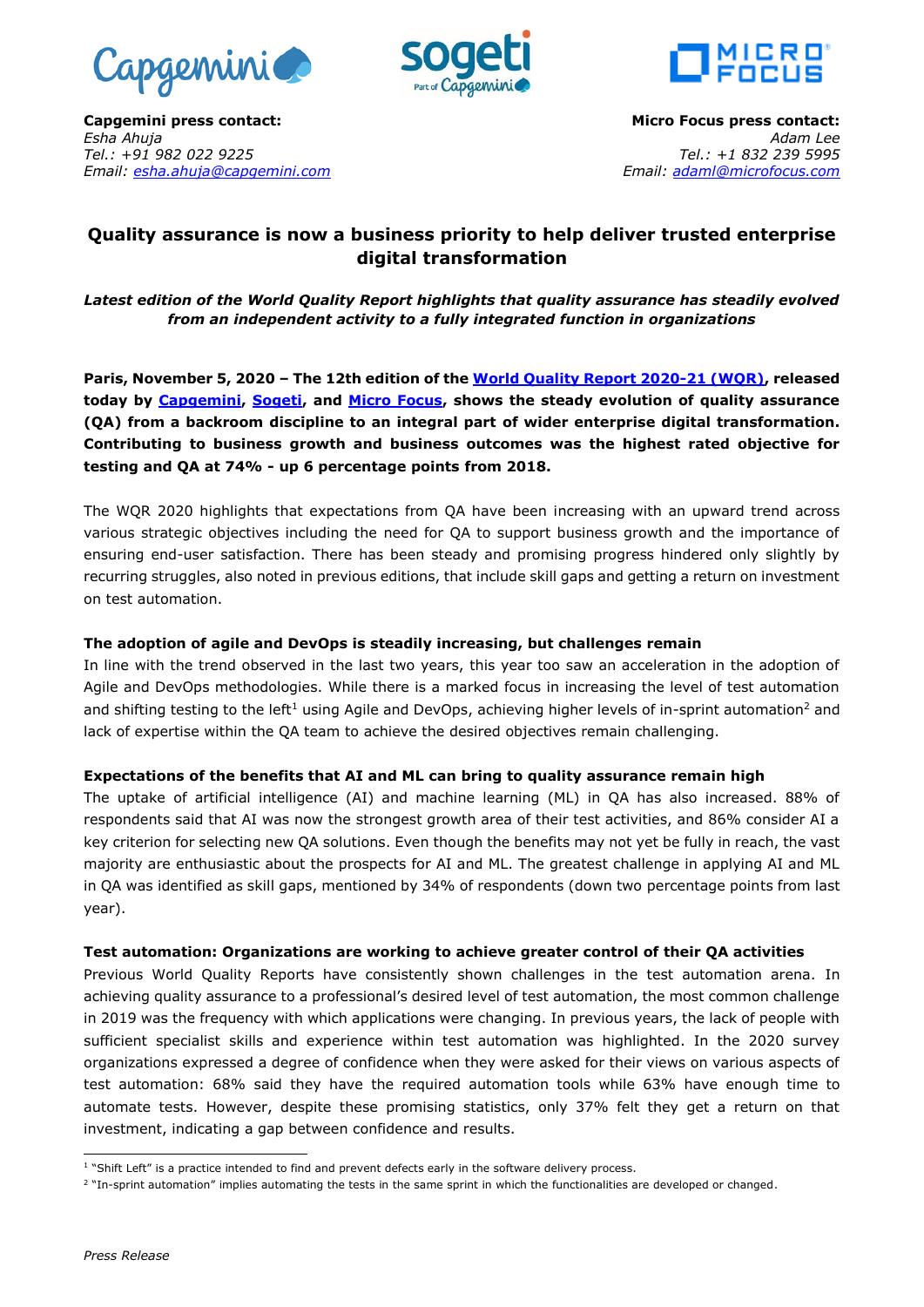# **COVID-19 and QA: While there are currently many challenges, organizations are taking advantage of the upheaval to improve their entire approach to QA**

As a result of the pandemic, 47% of respondents said there would be significantly greater focus on customer experience validation and on usability testing. Meanwhile, 43% of respondents said that the focus on more and better collaboration tools will go up, and 34% said they will need more remote access to test systems and test environments. There have also been COVID-19-related QA implications around security: 83% of CIOs and IT directors said their application security concerns have increased over the past 12 months, likely a result of the move to a remote working world.

*"Despite the challenges brought about by COVID-19 it's been a promising year for orchestration and quality assurance in the enterprise,"* says Mark Buenen, Global Leader of Digital Assurance and Quality Engineering Services at Capgemini Group. *"In fact, COVID-19 has acted as an accelerator for QA, demonstrating its integral importance to operations. It's encouraging to see that QA professionals are optimistic about their testing capabilities. However, as the findings show, this optimism does not always match up to results. By relying more on cloud infrastructure and progressing further with AI for QA, these teams will be able to work faster, smarter and have greater business impact."* 

Raffi Margaliot, Micro Focus Senior Vice President and General Manager for Application Delivery Management, said, *"QA teams are being spread thinner than ever before, and have responded by accomplishing more with less. This has helped them prepare for the challenges posed by the COVID-19 pandemic, which have accelerated new digital transformation initiatives, and boosted those already in progress. This year's World Quality Report offers unique insight into how software quality organizations are adapting to the new normal and the escalated urgency for modernization. Progress has been made across the board, and our customers are now looking to expand automation across their organization, and enhance automation through increased adoption of AI."*

For further information and the recommendations based on the research, access the full report [here.](https://www.capgemini.com/research/world-quality-report-wqr-20-21/?utm_source=pr&utm_medium=referral&utm_content=testing_none_link_pressrelease_none&utm_campaign=other_wqr)

# **World Quality Report 2020 research methodology**

The World Quality Report, which this year interviewed 1,750 CIOs and other senior technology professionals, across 10 industries, from 32 countries, is the only global report analyzing application quality and testing trends. It has been produced annually since 2009. Now in its 12th edition, the 2020-21 report adopted data collection through computer aided telephone interviews. Based on analysis of six respondent groups: CIO, VP Applications, IT Director, QA/Testing Manager, CDO/CMO, and CTO/Product Head, the report surveyed respondents from across the globe through quantitative interviews followed by qualitative deep-dive discussions.

### **About Capgemini**

Capgemini is a global leader in consulting, digital transformation, technology, and engineering services. The Group is at the forefront of innovation to address the entire breadth of clients' opportunities in the evolving world of cloud, digital and platforms. Building on its strong 50-year heritage and deep industry-specific expertise, Capgemini enables organizations to realize their business ambitions through an array of services from strategy to operations. A responsible and multicultural company of 265,000 people in nearly 50 countries, Capgemini's purpose is to unleash human energy through technology for an inclusive and sustainable future. With Altran, the Group reported 2019 combined global revenues of €17 billion. Visit us at [www.capgemini.com.](http://www.capgemini.com/)

### **About Sogeti**

Part of the Capgemini Group, Sogeti operates in more than 100 locations globally. Working closely with clients and partners to take full advantage of the opportunities of technology, Sogeti combines agility and speed of implementation to tailor innovative future-focused solutions in Digital Assurance and Testing, Cloud